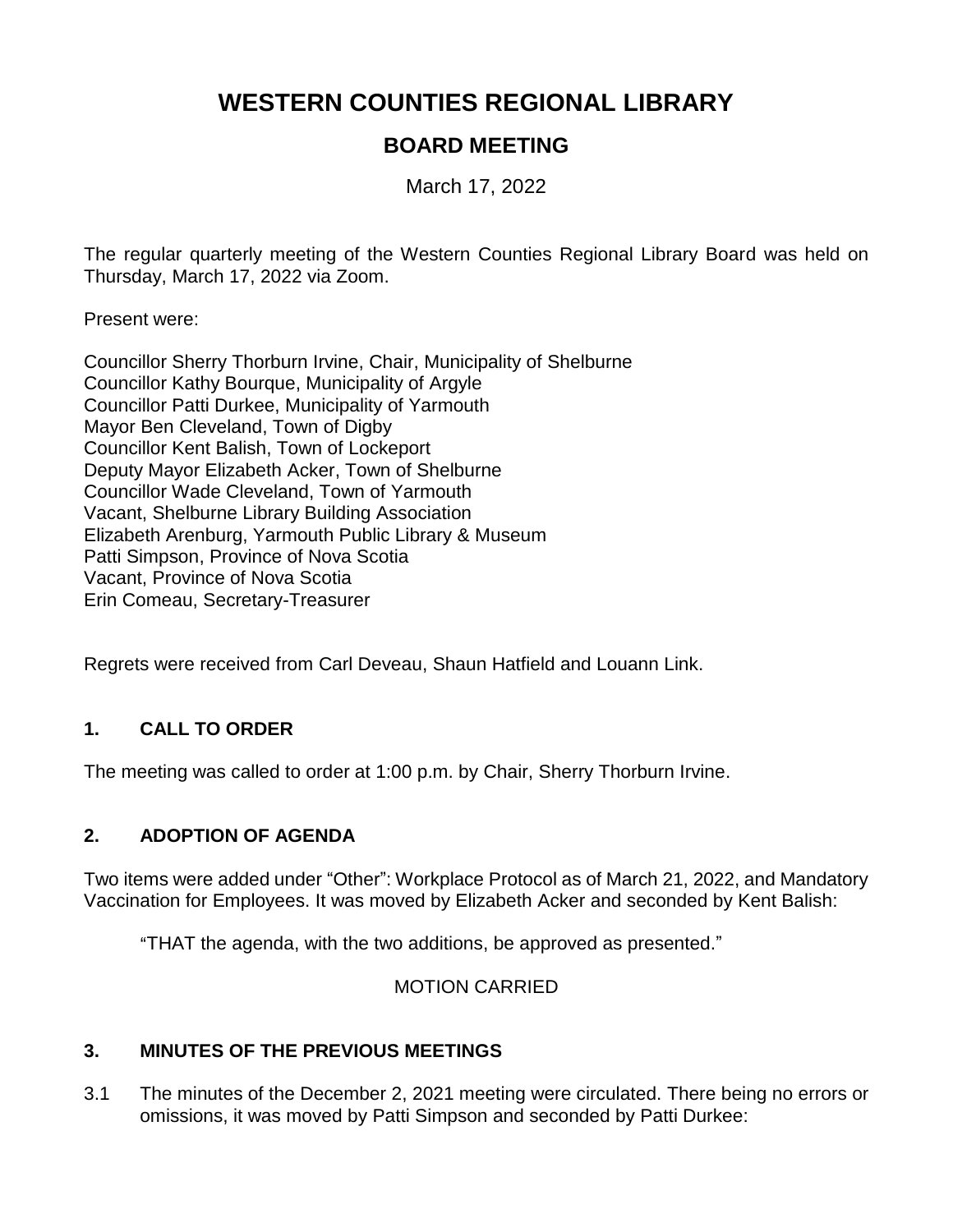"THAT the minutes of the December 2, 2021 board meeting be approved as circulated."

# MOTION CARRIED

# **4. BUSINESS ARISING FROM THE MINUTES**

4.1 Library Branch Services and Patron Use Policy - Update

Erin indicated that the update included allowing food and beverages to resume in the library since people no longer have to wear masks in public spaces. The library will not have food and drink during library programs, at least not for the foreseeable future.

# **5. CHAIR'S REPORT**

Sherry had nothing to report as Chair but wished to acknowledged the hard work by Erin and her staff, especially after reading all the activities from the WCRL Library Report.

# **6. LBANS REPRESENTATIVE REPORT**

Sherry reported that LBANS had not met recently but they have started brainstorming for a new Strategic Plan and will be updating their By-Laws.

# **7. DIRECTOR**=**S REPORT**

Erin indicated that management has remained on track with its goals and objectives but that a few projects were delayed because of COVID. Erin wished to acknowledge her management team for all the extra work that they did to distribute COVID rapid test kits at various sites throughout the tri-counties. As of March 11, COVID rapid test kits are now available in all the library branches.

The library received a grant through the Department of Communities, Culture, Tourism and Heritage to install sound panels in the Clare branch's community room. The sound absorption panels will make the space more accessible to people who have difficulty hearing.

The new website and logo was launched in January with some excellent positive feedback from the public following the launch.

# **8. PERSONNEL COMMITTEE REPORT**

Personnel Committee Chair, Patti Durkee, indicated that the Personnel Committee communicated virtually in December and January to help implement the mandatory vaccination policy for staff.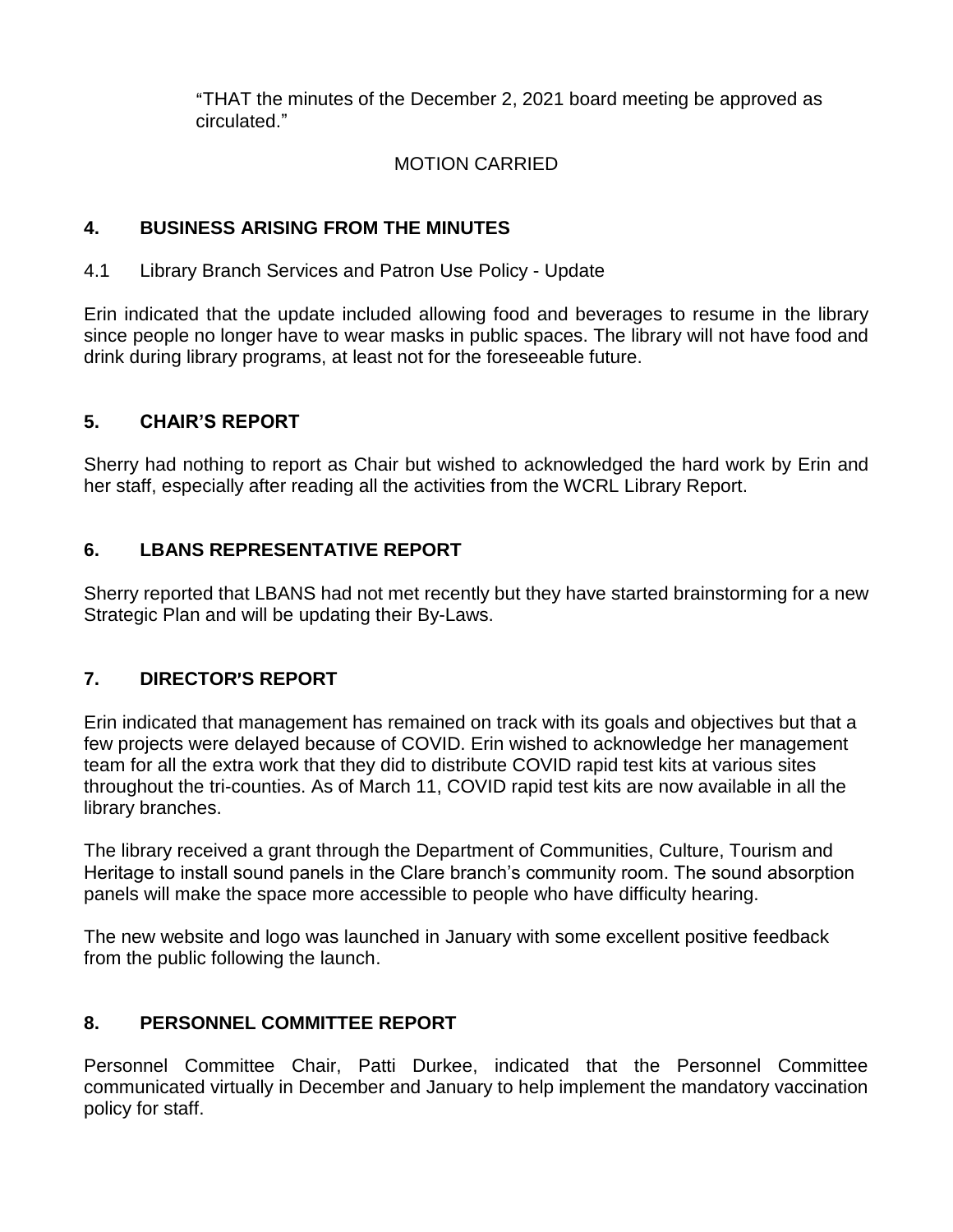## **9. NEGOTIATIONS COMMITTEE REPORT**

The Negotiations Committee met in January to discuss items to bring to the negotiations table and to appoint representatives. The board's priorities during this round of negotiations were to work towards providing living wages for all staff, to implement a new wage scale, and to discuss issues surrounding rising costs of health benefits.

Patti Durkee and Sherry Thorburn Irvine agreed to represent the board during the negotiations with the union.

Three meetings were held with CUPE Local 2530 representatives to discuss changes to the collective agreement. The agreement expired March 31, 2021. The Committee believes that it has reached a tentative agreement, which includes a wage increase as well as a new classification and salary scale.

Erin circulated the revised 2021-22 budget and Financial Statement (February 28, 2022). The revisions to the budget are necessary to support the new proposed salary scale and wage increase.

It was moved by Patti Durkee and seconded by Wade Cleveland:

"THAT the Board approve the revised 2021-2022 budget as presented."

# MOTION CARRIED

## **10. FINANCIAL STATEMENT**

The February 28, 2022 Financial Statement was circulated. It was moved by Ben Cleveland and seconded by Kent Balish:

"THAT the February 28, 2022 Financial Statement be approved as presented."

## MOTION CARRIED

#### **11. NEW BUSINESS**

11.1 Privacy Policy – update

The policy updates were mainly due to the merging of our integrated library system for SamePage. It was moved by Elizabeth Acker and seconded by Patti Simpson:

"THAT the Privacy Policy updates be approved as presented."

# MOTION CARRIED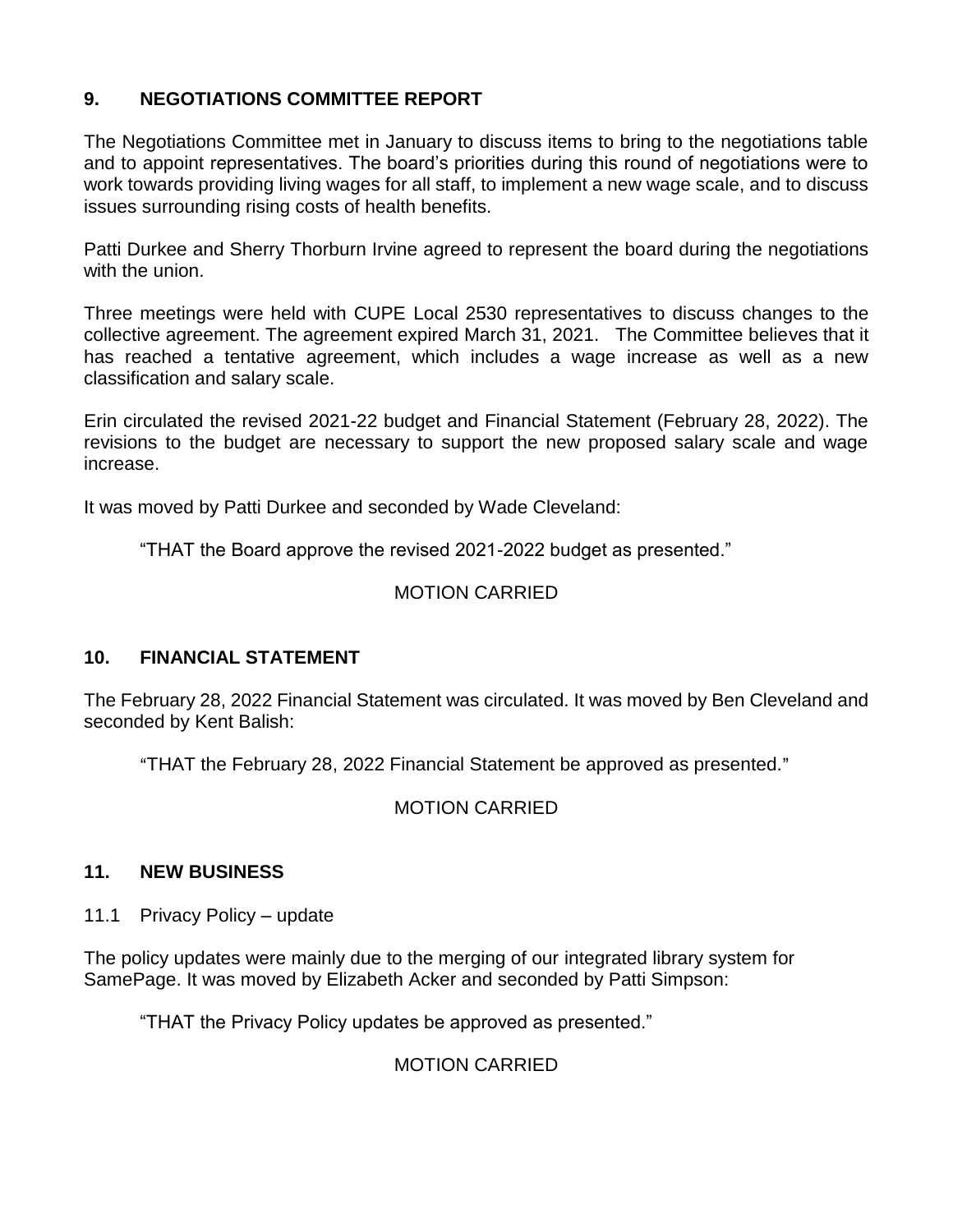11.2 Internet Use Policy – update

The policy updates were mainly due to the merging of our integrated library system for SamePage. It was moved by Patti Durkee and seconded by Wade Cleveland:

"THAT the Internet Use Policy updates be approved as presented."

#### MOTION CARRIED

11.3 Children in the Library Policy – update

Erin noted that this policy had been updated to reflect childrens' activities while in the library. Most references to borrowing privileges were removed. It was moved by Ben Cleveland and seconded by Patti Simpson:

"THAT the Children in the Library Policy updates be approved as presented."

## MOTION CARRIED

#### 11.4 Interregional Advisory Committee for Library Accessibility Plan

The Interregional Advisory Committee for Library Accessibility Plan was circulated. Once approved by all partners, priorities within the plan will be incorporated in WCRL's 2022-23 Goals & Objectives. It was moved by Ben Cleveland and seconded by Kathy Bourque:

"THAT the Interregional Advisory Committee for Library Accessibility Plan be approved as presented."

#### MOTION CARRIED

## **12. CORRESPONDENCE**

No correspondence received.

## **13. OTHER**

#### 13.1 Workplace Protocol – March 21, 2022

Erin indicated that with the Province's announcement of lifting restrictions for the public, organizations could still make decisions regarding COVID protocols for staff. The board agreed that staff should keep their masks on when working with the public and when in shared spaces. The COVID Absence policy benefits will remain in place for staff who choose to access it. Masking for staff to remain in place until April 25, 2022 when it will be reviewed.